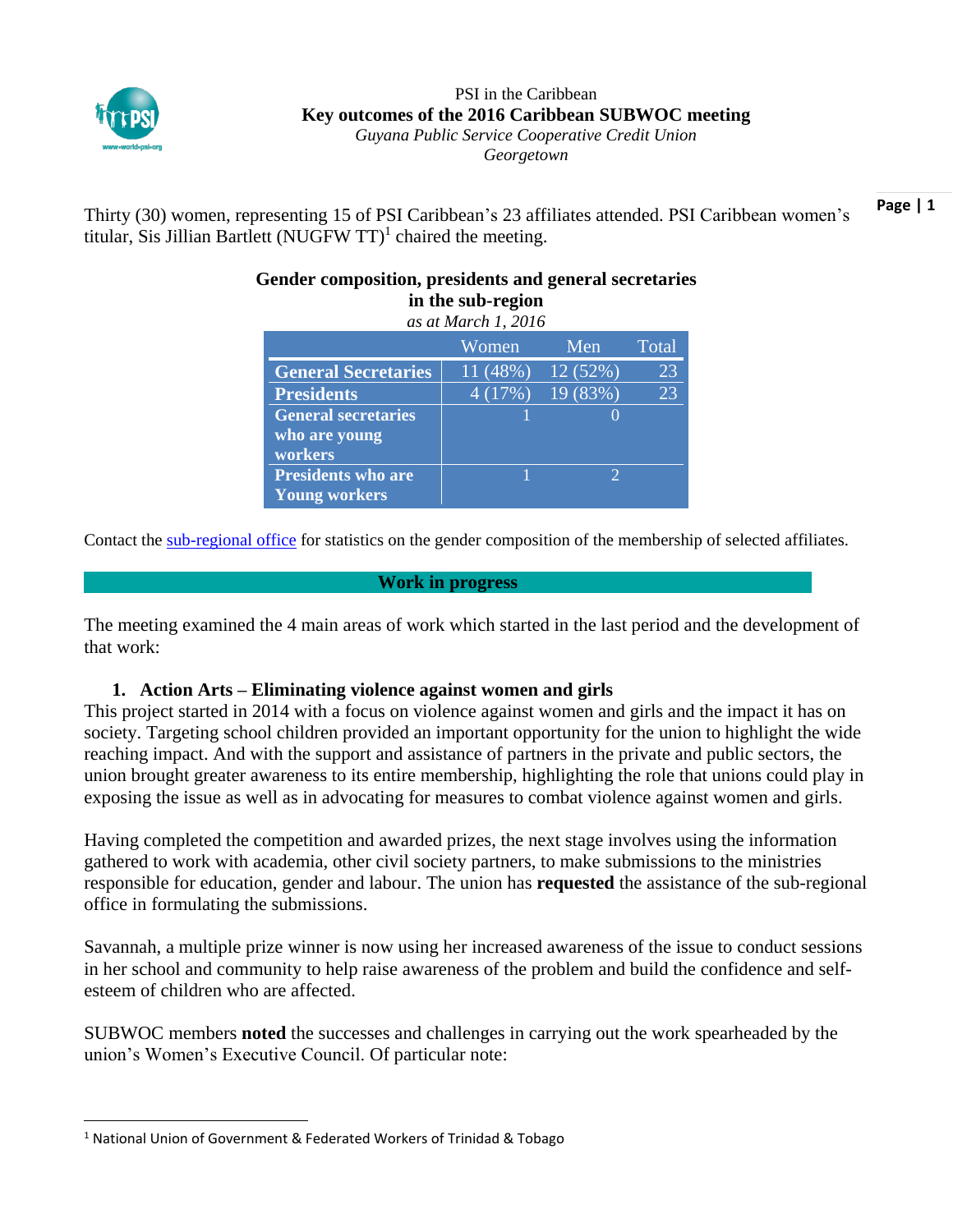- Raising funds for the campaign was challenging at times, but support came from some unlikely sources
- Building awareness was important in rallying support. The more who understood, the more they brought others along and the more committed they became.
- There are enlightened men who understand and support the quest for gender equality. They play an important role in talking to other men who are not so enlightened.

Especially interesting and noteworthy is that as the project gained momentum and racked up successes, it was no longer being seen as a "women's thing" but as a "union campaign".

## **2. Developing policies on workplace violence**

The NUPW Barbados<sup>2</sup> started its awareness building campaign in 2014. The Ministry of the Civil Service supported the campaign, providing opportunities for the team to visit departments and talk with workers about the wide scope and nature of violence. Gender-based violence became a key focus.

The union **requested the assistance** of the sub-regional office to help develop the campaign work in 2016/2017. The focus is on educating union activists and heads of departments in key workplaces about the issue and on developing some policy guidelines. They workplaces highlighted are in the health and social services sector; Customs and Border control departments. Ultimately, the aim is to negotiate an agreement with government and other employers on the issue of gender-based violence in the workplace.

SUBWOC **recommended** that the experiences and results from the two areas of work by the NUGFW TT and the NUPW Barbados be used as sub-regional input to PSI's campaign to promote the new standard on gender-based violence at work.

## **3. Survey of What Women Want – PSU of Belize<sup>3</sup> and DPSU<sup>4</sup>**

SUBWOC members **reiterated** that affiliates must continue the work on identifying the needs of women members and also must continue to build their awareness and trade union activism. The meeting also **noted** that women's committees and networks must continue to build and expand their work beyond "women's issues". In adopting the gender mainstreaming approach, the key is to ensure a gender lens is used on all aspects of the unions' work.

The committee also **noted** that considerable assistance was available through the gender units in the various countries and that it is imperative to tap into these sources. Not only to develop the skills sets of women activists, but also to educate all members about gender and gender mainstreaming.

Affiliates **agreed** to adapt the pilot surveys for use in their respective unions.

## **4. Precarious work in the public service of Jamaica**

SUBWOC members **reviewed** the draft Briefing Note prepared by the Jamaica Civil Service Association (JCSA). The meeting reinforced the importance of the issue and the particular relevance in helping the union to develop its position on precarious work in the public service. The focus on women and young people is also key in helping the union to develop policy alternatives and recommendations to

 $\overline{\phantom{a}}$ 

**Page | 2**

<sup>2</sup> National Union of Public Workers, Barbados

<sup>3</sup> Public Service Union of Belize

<sup>4</sup> Dominica Public Service Union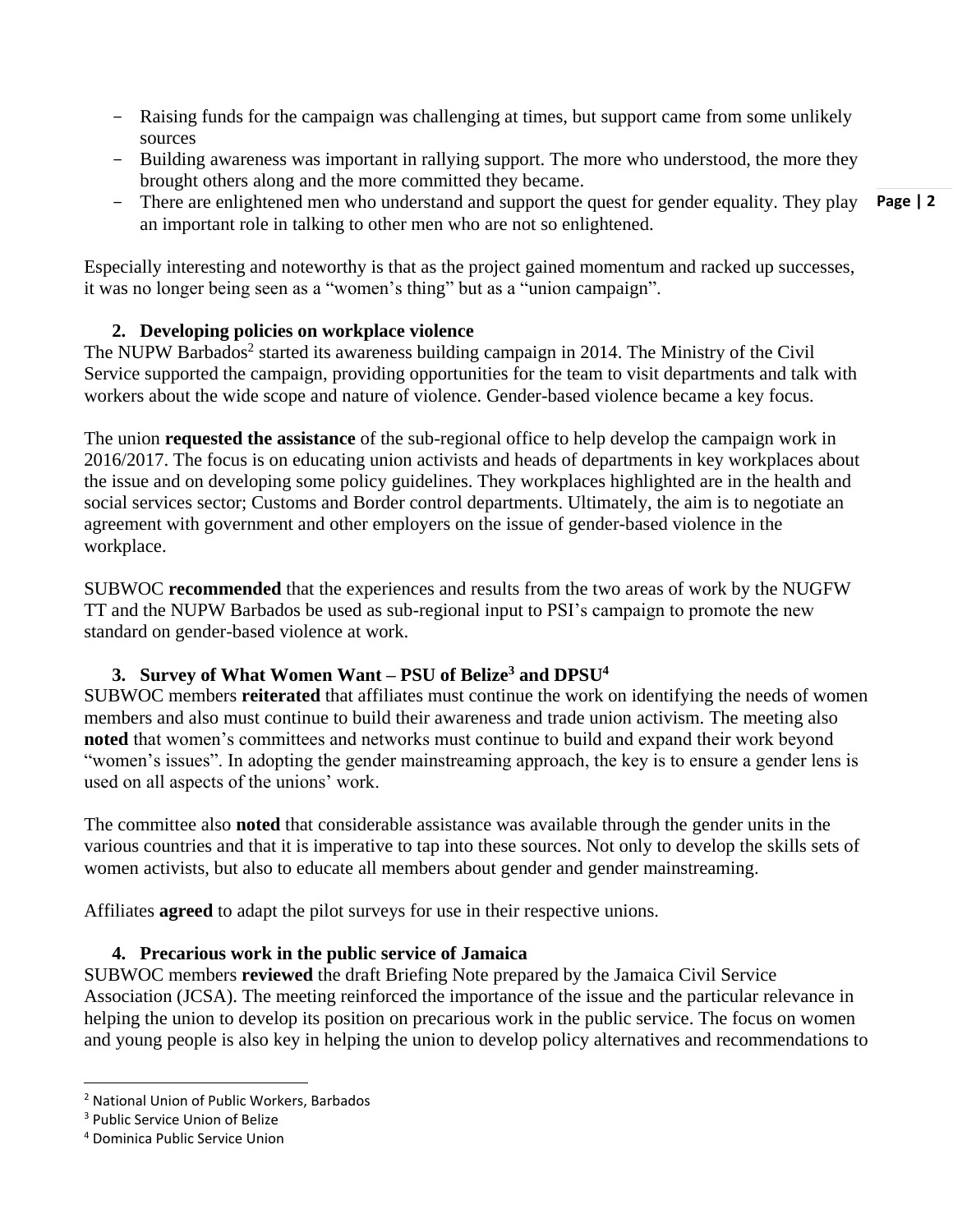the government. The information will also provide input to the union's organising and mobilising strategies.

SUBWOC **agreed** that the Briefing Note needed to be finalised as soon as possible and circulated as a guide for other affiliates.

**5. Her Story, Our Story – a union member's story of the impact of gender-based violence**  Through its work on gender-based violence, a member of the NUGFW TT agreed to tell her story and share the impact on her life and her subsequent involvement in union work.

The story will be published and will serve as an inspiration to others in similar situations; to highlight the wide ranging impact on the society; to celebrate the role of the union in building confidence and helping them to find a way out and to motivate people to work for change.

## **PSI's policies on gender mainstreaming, gender equality and equity**

Through small group work, SUBWOC members identified:

- 1. the priority gender issues in the sub-region for:
	- 1. Health and social care services sector
	- 2. Local government/municipal services sector
	- 3. Public/central administration sector
	- 4. Climate change and emergencies and disasters
	- 5. Tax justice and anti-corruption
	- 6. Water and sanitation sector
- 2. ways to improve the functioning of the SUBWOC between meetings in order to maximise limited resources.

The meeting **agreed** that the gender issues related especially to trade union rights (discrimination and victimisation on the basis of sex); collective bargaining (no focus on equal pay for work of equal value and some instances of unequal pay); health and safety especially gender-based violence at work; sexual harassment and other unsafe and unhealthy working conditions; decent work.

The outcomes from these discussions were inputted in the SUBRAC's discussions and planning on sectoral work in the sub-region.

The meeting **agreed** that there must be more effort on education and training and building the skills and competencies of women activists if they are to have equal access and opportunity in the trade union movement. This work must be done by the respective affiliates in the first instance. SUBWOC **recommended** that PSI must provide additional and more advanced union development work to help increase the role and effectiveness of the women activists.

The meeting also **requested that PSI assist** with developing relevant and appropriate education and training materials.

#### **Page | 3**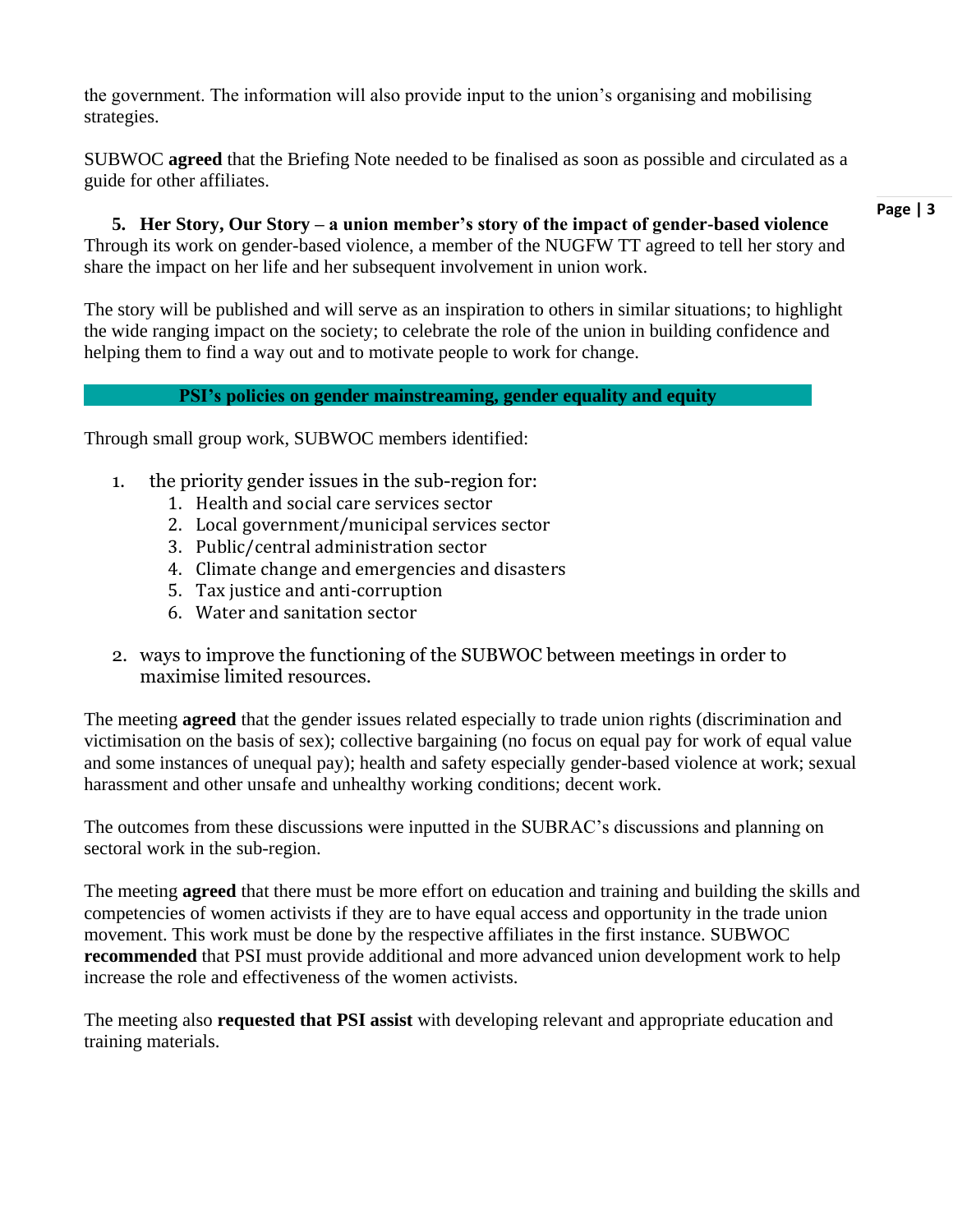## **Role and functioning of the SUBWOC**

Committee members **reiterated** the points made in previous meetings:

- Having identified the SUBWOC workplan for the year, the SRS, titulars and substitutes identify specifics areas of focus, allocate affiliates amongst themselves and establish communications/links with them to share experiences and provide support, information, assistance.
- Use various forms of Information and Communications Technologies (ICT) to maintain contact between affiliates.

The above process is used in the sub-region. There is room for improvement. Affiliates present **agreed to improve** their communication with each other and with the sub-regional office.

#### **Empowering women activists and women leaders**

90% of the women attending the SUBWOC are general secretaries, presidents and executive members of their unions. Some serve in leadership positions in the national centres of their countries. The meeting reiterated the importance of enhancing and further developing their skills and capacities in order to function effectively in their new roles. This can be done through the education and training programmes of their respective unions. It is equally important that these activists make full use of the online trade union training and leadership training that is available.

The sub-regional office **affirmed** that it will continue to notify SUBWOC members of online and other training and resources to assist them in their leadership development strategies.

The meeting **reiterated** the importance of mentoring young women activists referring to the set of [framework guidelines for mentoring young women members](http://www.world-psi.org/sites/default/files/framework_guidelines_on_mentoring_young_women_workers.pdf) developed in 2009.

#### **60th session on the UN Commission on the Status of Women**

The SUBWOC **noted** that Sis Jillian Bartlett (NUGFW TT) and Sis Annie Mongen-Arndel (ABVO Curaçao) are the sub-region's representatives on the PSI delegation. They started their preparation by contacting ministries and civil society organisations in their respective countries. The sub-regional office also initiated contact with Sis Shirley Pryce, President of the Jamaica Household Workers' Union, while Sis Bartlett also made contact with Sis Ida Leblanc, president of National Union of Domestic Employees of Trinidad & Tobago.

The meeting also learnt that Sis Karen Corbin, chair of the Guyana TUC's women's committee was a member of Guyana's official delegation.

All the sisters will collaborate while in New York.

They **agreed** to communicate with other SUBWOC members on follow-up actions.

**Page | 4**